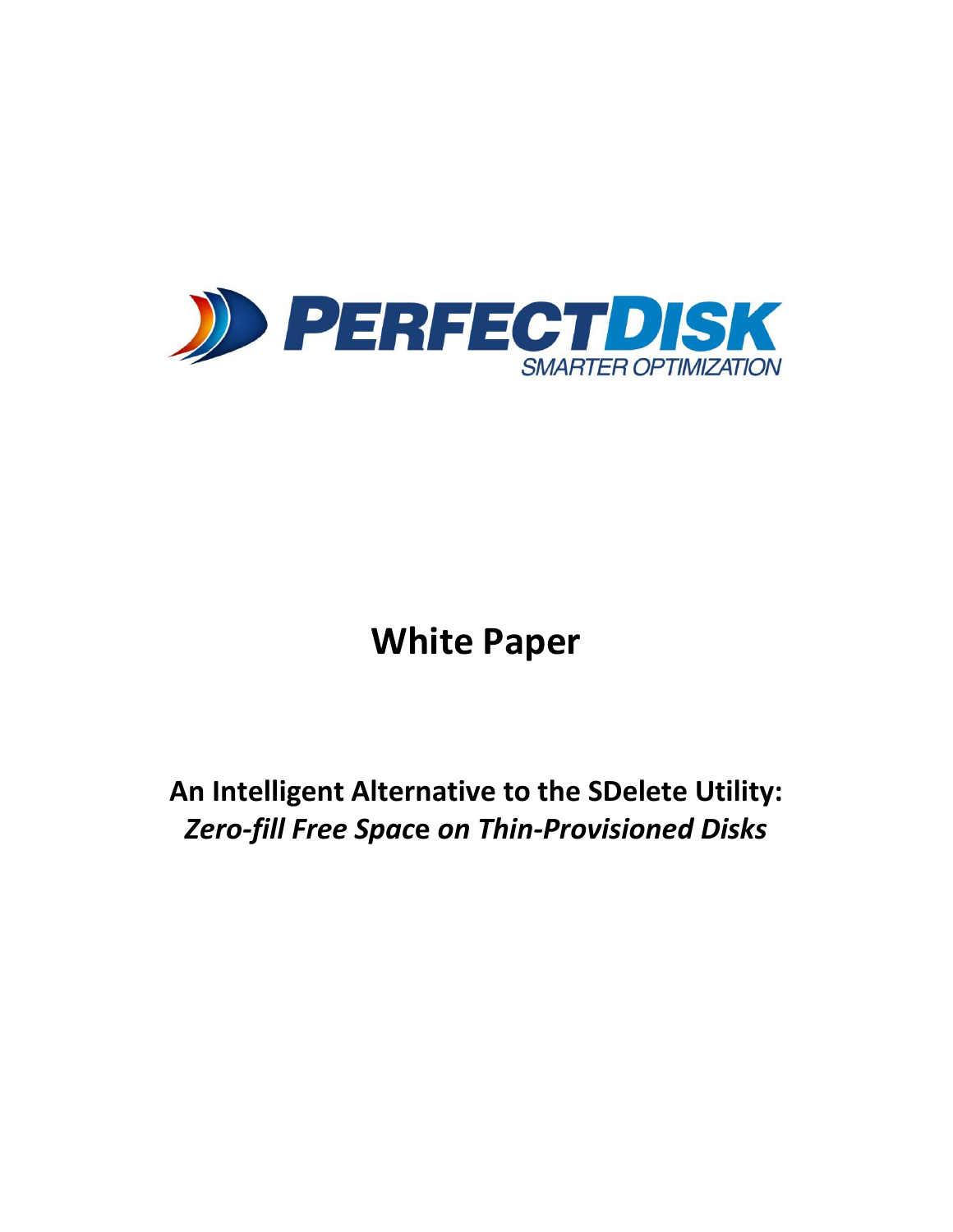#### **The Problem**

At a time when virtualization, thin-provisioning and zero-detection SANs are becoming the de facto standards in corporate IT, there is a need for a simple tool that helps recover wasted free space being held in virtual machines.

#### **SDelete Utility**

The problem with thin-provisioned disks is that they never get any smaller on their own. If a customer creates a 100GB disk and only uses 20GB there will be a virtual disk on the ESX datastore that uses 20GB. If that customer subsequently performs an operation that temporarily requires another 40GB the virtual disk on the datastore expands to 60GB. When the temporary 40GB of files are deleted, the user will find that the virtual disk is still 60GB in size. This means 40GB of space on the datastore is being wasted.

An often suggested solution to this problem is to use Sysinternal's SDelete utility to zero fill the free space on the virtual disk. SDelete is slow and resource intensive, but it does what it advertises. SDelete works by creating a file the size of the total free space on the disk and filling that file with zeros. Needless to say, if an application on the virtual machine needs to write to the disk while SDelete is running there is the possibility of having insufficient free space to complete the write. If the virtual machine is running SQL Server or Exchange these applications need to be shut down. If the machine is running as a print server then print services need to be shut down.

When SDelete runs you will see some expansion of the used storage; this is expected since SDelete is creating a file that consumes all the free space. Once SDelete completes, you need to run a Storage VMotion on the virtual machine. This needs to be done to move the virtual disk to another datastore in order for the SHRINK to take place. After the VMotion our sample virtual disk should be back to about 20GB.

## **PerfectDisk**

PerfectDisk offers a fully automated alternative to SDelete with some additional positive benefits. PerfectDisk uses a standard Microsoft installation to install on any Windows guest system. It optimizes all the files on the guest and consolidates the free space into the largest possible contiguous chunk. PerfectDisk optionally zero-fills the consolidated free space offering several advantages over the SDelete utility. First, PerfectDisk does not consume all the free space on the disk so applications can remain in use while it is running. Second, the zero-fill process can be scheduled to run standalone or after an optimization pass. The scheduling is just a few clicks in the Scheduling wizard; no scripting or messing with Task Scheduler is needed.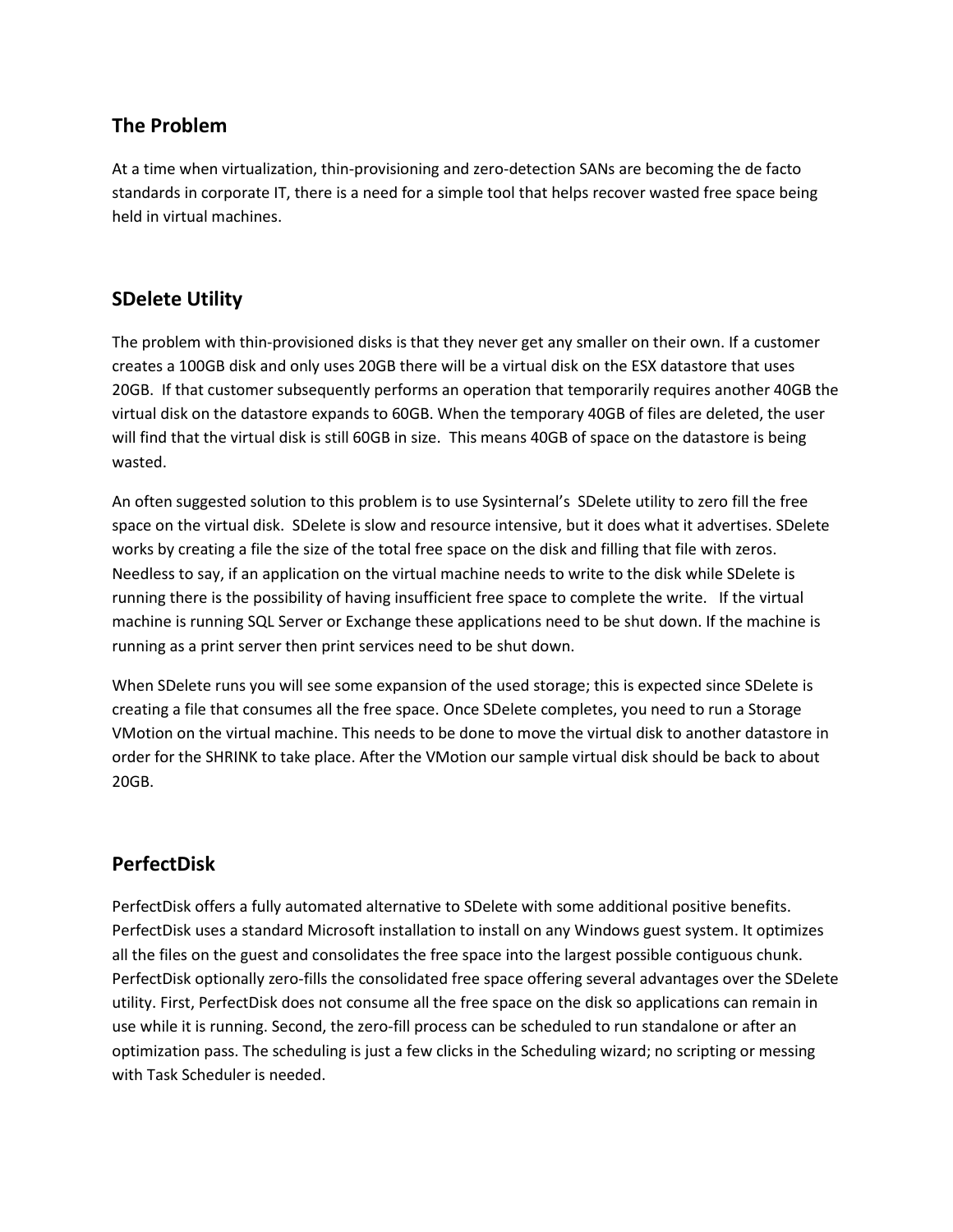There may be some growth on the thin-provisioned disk when PerfectDisk optimizes, but if the disk is identified as thin-provisioned, PerfectDisk will use special algorithms that minimize storage growth. The same VMotion operation is required after the zero-fill operation to recover the free space. As with SDelete, be sure to do the VMotion to another datastore in order for the SHRINK to take place.

### **Performance Benefits**

Aside from shrinking the virtual disk, PerfectDisk offers several additional benefits not available with SDelete. In any virtualized environment, there are several key performance metrics to watch. PerfectDisk can have a significant impact on:

- total I/O operations (IOPS)
- disk latency
- throughput.

File fragmentation increases the number of SCSI commands that need to cross the virtualization storage stack to read a file. For example: a file in 10 fragments generates 10 SCSI commands while the same file in one piece generates a single SCSI command. PerfectDisk reduces the number of IOPS processed by the virtualization layer and lowers the associated resource demand for CPU and memory.

Each SCSI command requires one or more physical accesses to the disk. Since defragmentation reduces IOPS, this means the IOPS it does produce are larger. Fewer and larger IOPS means fewer physical accesses to the disk. Disk accesses are a factor in disk latency, the time it takes an I/O to complete. Since PerfectDisk reduces the total physical accesses to the disk, the latency improves. In testing on a VMware platform, the number of I/O taking over 30ms (VMware's definition of slow I/O) was cut by 50%.

The combination of fewer and larger I/O means less hypervisor overhead and fewer physical disk accesses, so more work gets done per unit of time. Testing of software installations showed PerfectDisk improved the elapsed time to install by 25-33% over the fragmented disks.

If a thin-on-thin environment is using a zero-detect SAN, the hardware will be able to recover the free space PerfectDisk zero-fills after the compaction of the virtual machine.